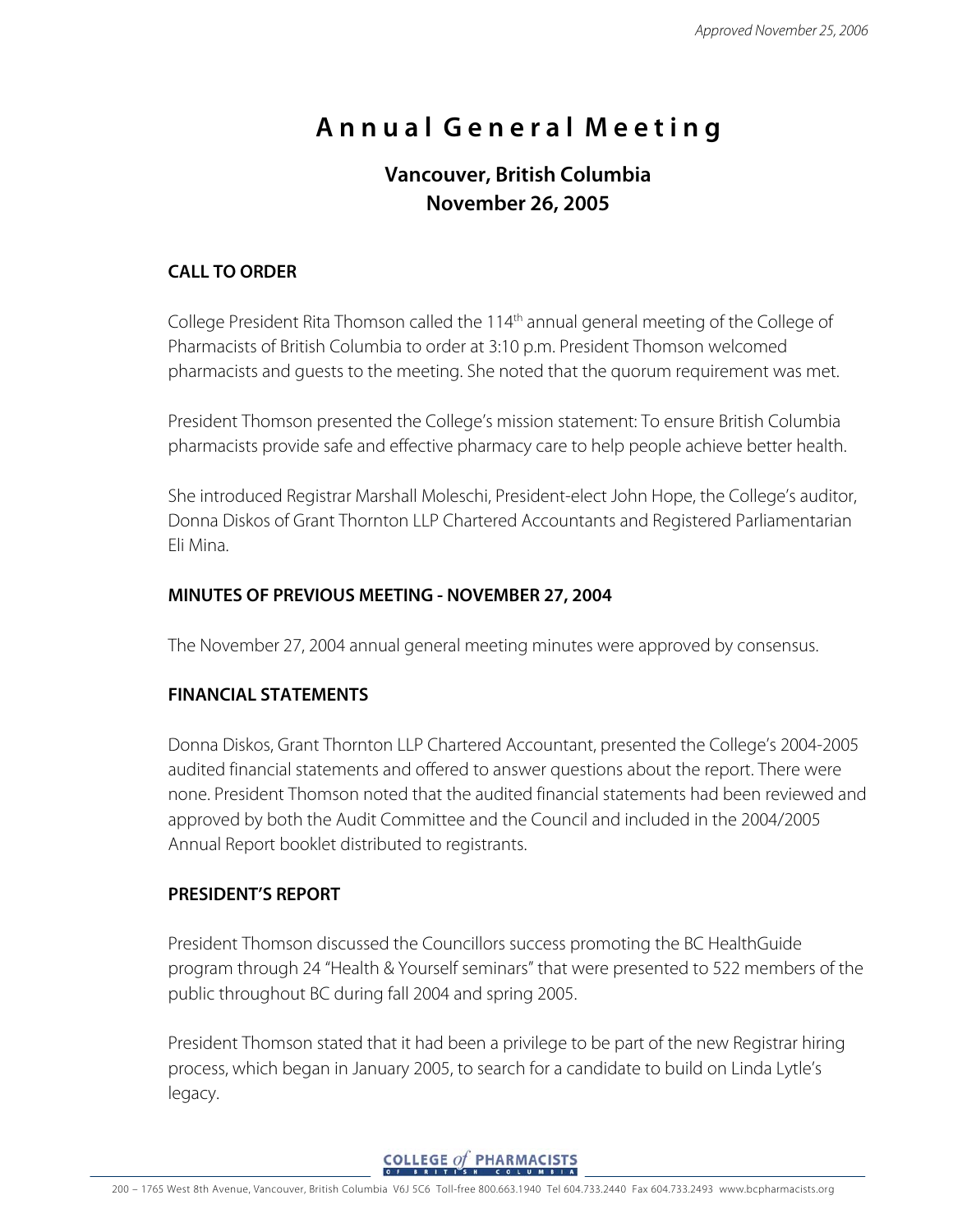# **REGISTRAR'S STATISTICAL REPORT**

Registrar Moleschi noted that it was an honour to be chosen as the Registrar and a privilege to follow in past Registrar Linda Lytle's footsteps.

He reviewed portions of his statistical report, noting that there was a net increase of 11 licensed pharmacies with 18 closures and 29 openings. At the end of February 2005, there was a total of 938 licensed pharmacies, of which 67 were hospital pharmacies and 871 were community pharmacies. 452 pharmacy visits were conducted during the fiscal year. There were 3754 registered pharmacists (including 3 Honourary Practising members) at the end of February 2005. There were 76 pharmacists registered in BC under the terms of the Mutual Recognition Agreement, and 58 foreign-trained and 8 pharmacists from other provinces and territories also registered in the province during the fiscal year.

Registrar Moleschi recognized the Honourary Members, Leroy Fevang, Dr. Finlay Morrison, Dr. Bernard Riedel and Norman Thomas, none of whom were able to attend the meeting.

He also recognized staff that work with him at the College and thanked them for their contributions to the College's successful operations.

# **ANNUAL REPORT**

President Thomson invited comments or questions regarding the 2004/2005 Annual Report, which had been mailed to registrants earlier. There were none.

# **REPORT OF COUNCIL ELECTIONS**

Elections were held in District 1, 3, 5 and 7. Randy Konrad and Barry Wilson were elected in Districts 1 and 3 respectively. Rita Thomson and Carol Gee were elected by acclamation in District 5 and 7 respectively.

President Hope presented District 1 Councillor Randy Konrad, District 3 Councillor Barry Wilson and government appointee Margaret Cleaveley with Councillor lapel pins.

The 2005– 2006 Councillors were introduced to the annual general meeting participants:

| Randy Konrad | District 1 |
|--------------|------------|
| Bev Harris   | District 2 |
| Barry Wilson | District 3 |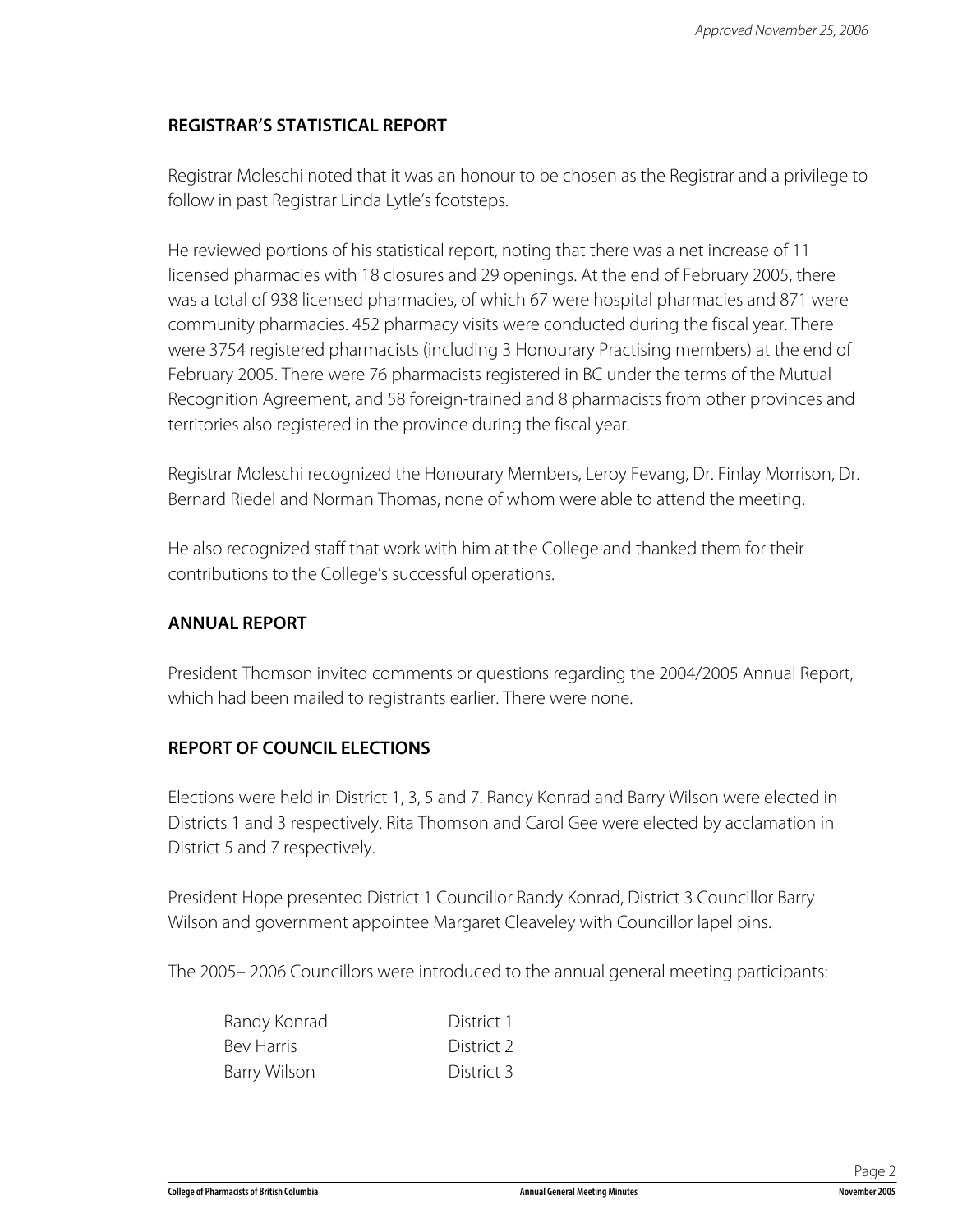| Erica Gregory       | District 4                                    |
|---------------------|-----------------------------------------------|
| Rita Thomson        | District 5                                    |
| James Kim           | District 6                                    |
| Carol Gee           | District 7                                    |
| Dr. Robert Sindelar | Dean, Faculty of Pharmaceutical Sciences, UBC |
| Margaret Cleaveley  | Government Appointee                          |
| Winnie Wong         | Government Appointee                          |
| Marina Ma           | Government Appointee                          |
| Michael MacDougall  | Government Appointee                          |

# **CERTIFICATES OF RECOGNITION**

President Thomson presented Wayne Rubner, Howard Rose and Peter Rubin (not present) with Certificate of Recognition awards for their terms as Councillors for the College of Pharmacists of British Columbia.

#### **AWARDS**

#### **Five Star Pharmacist**

This award recognizes a BC pharmacist who exemplifies the standards outlined in the Framework of Professional Practice, demonstrates leadership in advancing the role of the pharmacist as the health care team's medications management expert, and is a model for other BC pharmacists.

Donna Ratcliff was presented with the Five Star Pharmacist award.

#### **Award of Excellence in Community Pharmacy Practice**

This award is given to a BC pharmacist who demonstrates excellence by means of an outstanding contribution in the field of community pharmacy practice on a one-time or ongoing basis. The award honours a pharmacist who enhances the recognition of pharmacists as medication management experts.

Mona Kwong was presented the Award of Excellence in Community Pharmacy Practice.

#### **Award of Excellence in Hospital Pharmacy**

This award is given to a BC pharmacist who demonstrates excellence by means of an outstanding contribution in the field of hospital pharmacy practice on a one-time or ongoing basis. The award honours a pharmacist who enhances the recognition of pharmacists as medication management experts.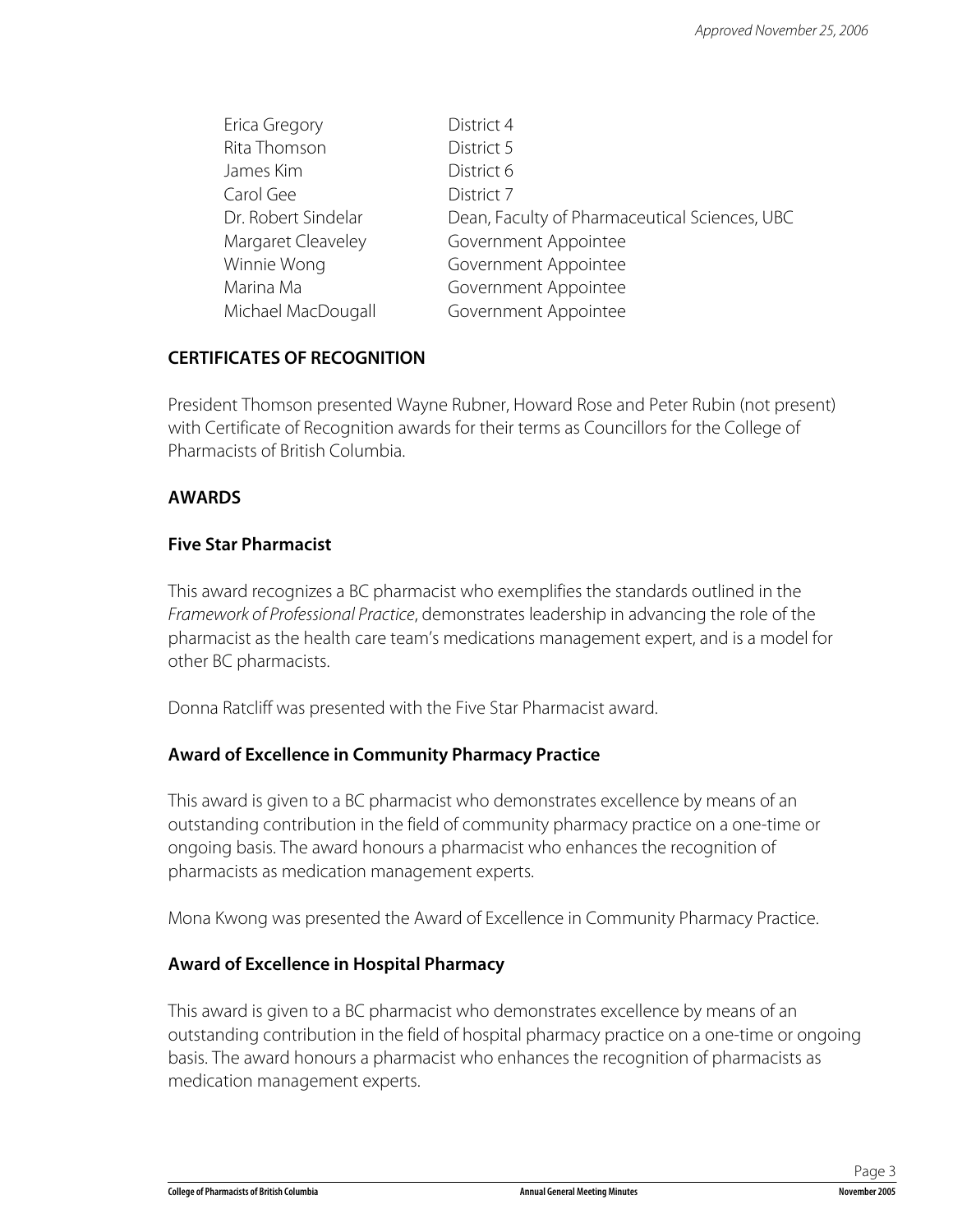Dana Cole was presented the Award of Excellence in Hospital Pharmacy Practice.

#### **Award of Excellence in Long-term Care**

This award is given to a BC pharmacist who demonstrates excellence by means of an outstanding contribution in the field of long-term care pharmacy practice on a one-time or ongoing basis. The award honours a pharmacist who enhances the recognition of pharmacists as medication management experts.

Paul Polachek & Brigita-Ann Wilkinson were presented the Award of Excellence in Long-term Care.

#### **Volunteer Honour Roll – Gold Certificate**

One Gold Certificate is awarded each year to a College volunteer who has made an outstanding contribution to the profession during the year as a result of their volunteering

Peter Cook was presented the Volunteer Honour Roll Gold Certificate.

#### **Honorary Registrant of the College of Pharmacists of BC**

This award is given to a pharmacist, former pharmacist or another person who has rendered distinguished, long-term service to the profession of pharmacy over a minimum term of 10 years.

Linda Lytle was presented Honourary membership.

#### **Past President's Plaque**

President-elect John Hope presented President Rita Thomson with the Past President's Plaque.

#### **RESOLUTIONS**

Registered Parliamentarian Eli Mina explained that decisions made at the meeting regarding resolutions are advisory in nature and that the College Council is not bound by the outcome, due to its responsibilities to its primary stakeholder (the citizens of the province) and the potential for conflict with the interests of College registrants.

Eli put forth, and members approved, the option of presenting and debating each of the four proposed resolutions. He also suggested, and those present agreed, that following these discussions, the resolutions would not be voted on, but rather, Council would consider the resolutions, and the corresponding debate, at Council's January 20, 2006 meeting.